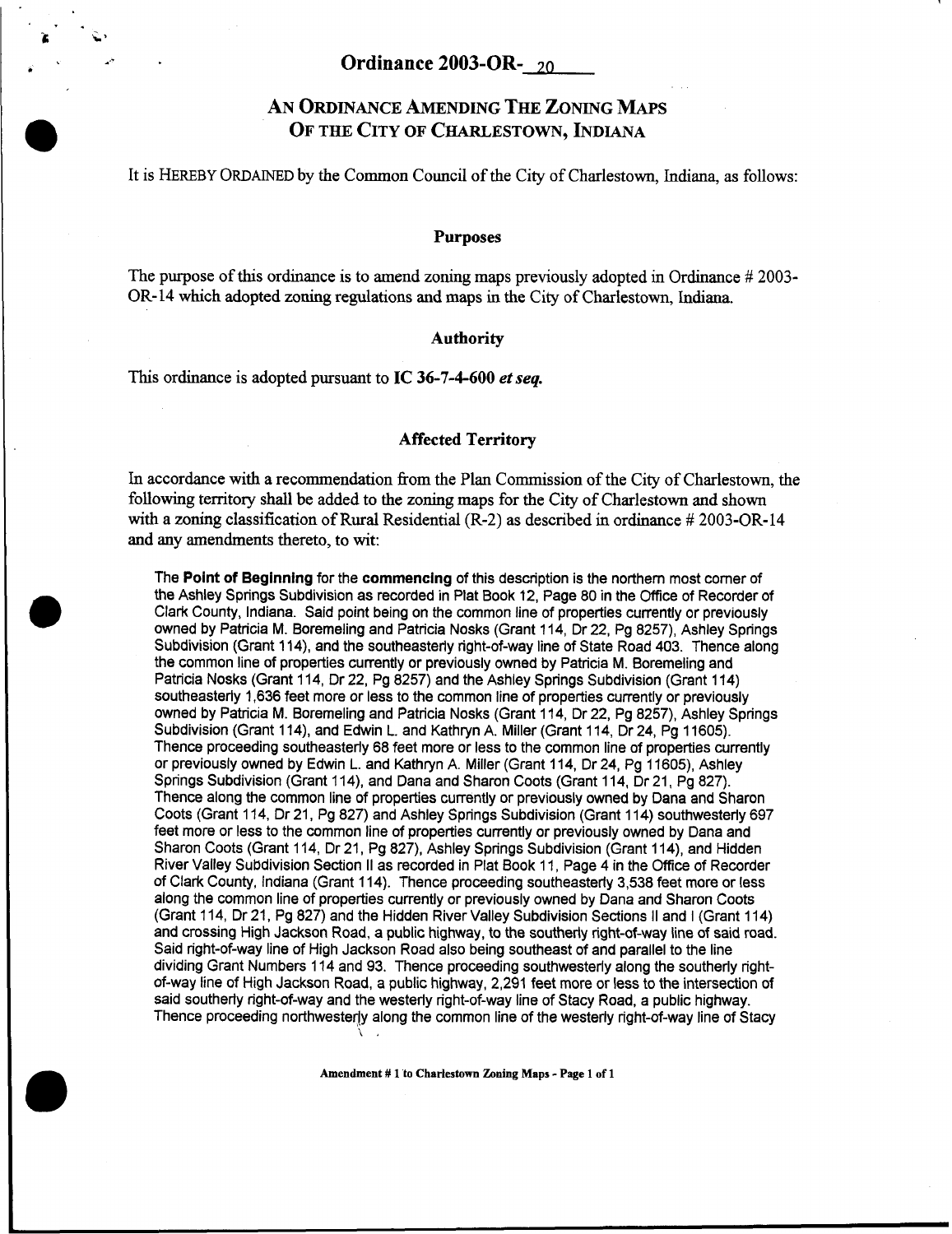Road, a public highway, and property currently or previously owned by the Couch Family Trust -Hubert D. Couch Life Estate, Marvin K. and Wanda G. Couch, Trustees (Grant 113, Dr 23, Pg 2542) 2,730 feet more or less to the common line of properties currently or previously owned by the Couch Family Trust - Hubert D. Couch Life Estate, Marvin K. and Wanda G. Couch, Trustees (Grant 113, Dr 23, Pg 2542) and Michael **L.** and Rita F. Poindexter (Grant 113, Dr 19, Pg 14603). Thence leaving said right-of-way and proceeding southwesterly in a straight line 1,220 feet more or less to the common line of properties currently or previously owned by the Couch Family Trust - Hubert D. Couch Life Estate, Marvin K. and Wanda G. Couch, Trustees (Grant 113, Dr 23, Pg 2542), Todd Ayres (Grant 113), and Susan Waiz, Jeff M. Waiz, and Kirk D. Waiz (Grant 113, Dr 27, Pg 12298). Thence along the common line of properties currently or previously owned by Todd Ayres (Grant 113) and Susan Waiz, Jeff M. Waiz, and Kirk D. Waiz (Grant 113, Dr 27, Pg 12298) northwesterly 428 feet more or less to the common line of properties currently or previously owned by Todd Ayres (Grant 113), and Susan Waiz, Jeff M. Waiz, and Kirk D. Waiz (Grant 113, Dr 27, Pg 12298), and Madoc Estates (Grant 113). Thence along the common line of properties currently or previously owned by the aforesaid Ayres and Madoc Estates northeasterly 80 feet more or less. Thence along the common line of said Madoc Estates and Ayres properties northwesterly 123 feet more or less. Thence leaving the Ayres property and continuing along the common line of Madoc Estates and property currently or previously owned by Edgar L. and Hazel Vissing (Grant 1 13, Dr 7, Pg 4682) northwesterly 1,210 feet more or less. Thence continuing along the northeast line of Madoc Estates 356 feet more or less to the northeastem comer of Madoc Estates. Said comer also being common to properties currently or previously owned by James R. Tyler and Carol **A.** O'Hara (Grant 113), and John **E.** Sedwick, Jr. and Edna *S.* Sedwick (Grant 113, Dr 24, Pg 10939). Thence continuing along the common line **of** said Sedwick and Tyler and O'Hara northwesterly 435 feet crossing State Road 403, a public highway to the northwest right-of-way line of said road. Thence northeasterly 4,221 feet more or less along the northwest right-of-way line **of** State Road 403 and continuing along the division line between Grant Numbers 113 and 132 crossing Stacy Road and continuing along the division line between Grant Numbers 114 and 133 to a point on said right-of-way and perpendicular to the northern most comer of Ashley Springs Subdivision (Grant 114). Thence southeasterly 40 feet more or less to the **Point of Beginning.** 

ALL OF WHICH IS ORDAINED BY THE COMMON COUNCIL OF THE CITY OF CHARLESTOWN ON THIS DAY OF AUGUST 2003.

|                                                   | Voted<br>In Favor        | Voted<br>Against | Abstained |
|---------------------------------------------------|--------------------------|------------------|-----------|
| Bive<br><b>Bruce Bottorff</b>                     |                          |                  |           |
| $\overline{\phantom{a}}$<br>Ward.<br>Ward Tackett |                          |                  |           |
| Terry Pierce                                      |                          |                  |           |
| <b>Ed Bólly</b>                                   |                          |                  |           |
| Michael Anthony Jackson                           | $\overline{\phantom{a}}$ |                  |           |

**Amendment** # **1 to Charlestown Zoning Maps** - **Page 2 of 2**